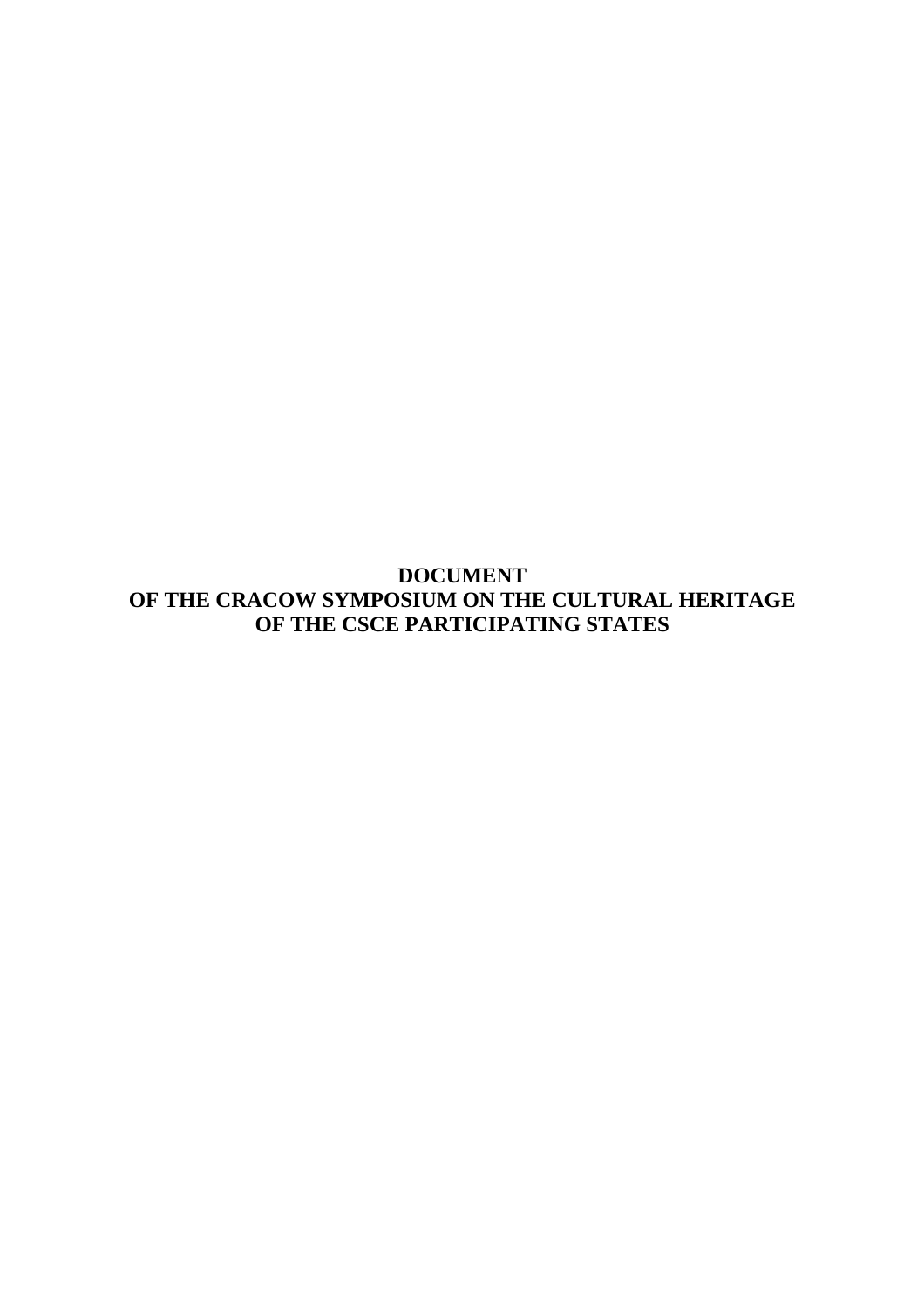## DOCUMENT OF THE CRACOW SYMPOSIUM ON THE CULTURAL HERITAGE OF THE CSCE PARTICIPATING STATES

 The representatives of the participating States of the Conference on Security and Cooperation in Europe (CSCE), Austria, Belgium, Bulgaria, Canada, Cyprus, Czech and Slovak Federal Republic, Denmark, Finland, France, Germany, Greece, the Holy See, Hungary, Iceland, Ireland, Italy, Liechtenstein, Luxembourg-European Community, Malta, Monaco, the Netherlands, Norway, Poland, Portugal, Romania, San Marino, Spain, Sweden, Switzerland, Turkey, the Union of Soviet Socialist Republics, the United Kingdom, the United States of America and Yugoslavia met in Cracow from 28 May to 7 June 1991, in accordance with the relevant provisions of the agenda and organizational modalities of the Symposium, as set forth in the Vienna Concluding Document, and with the provisions of the Charter of Paris for a New Europe. Albania attended the Symposium as an observer. Contributions were made in accordance with the above-mentioned documents by UNESCO and the Council of Europe.

 The Symposium was opened and closed by the Minister of Culture and Fine Arts of Poland and was addressed by the Prime Minister of Poland.

 Opening statements were made by all Heads of Delegation among whom were Ministers of Culture of a number of participating States.

 The participating States welcome with great satisfaction the profound political changes that have occurred in Europe. They underline the contribution made by culture in overcoming the divisions of the past and in strengthening co-operation among the participating States.

 The participating States express their deeply held conviction that they share common values forged by history and based, inter alia, on respect for the individual, freedom of conscience, religion or belief, freedom of expression, recognition of the importance of spiritual and cultural values, commitment to the rule of law, tolerance and openness to dialogue with other cultures.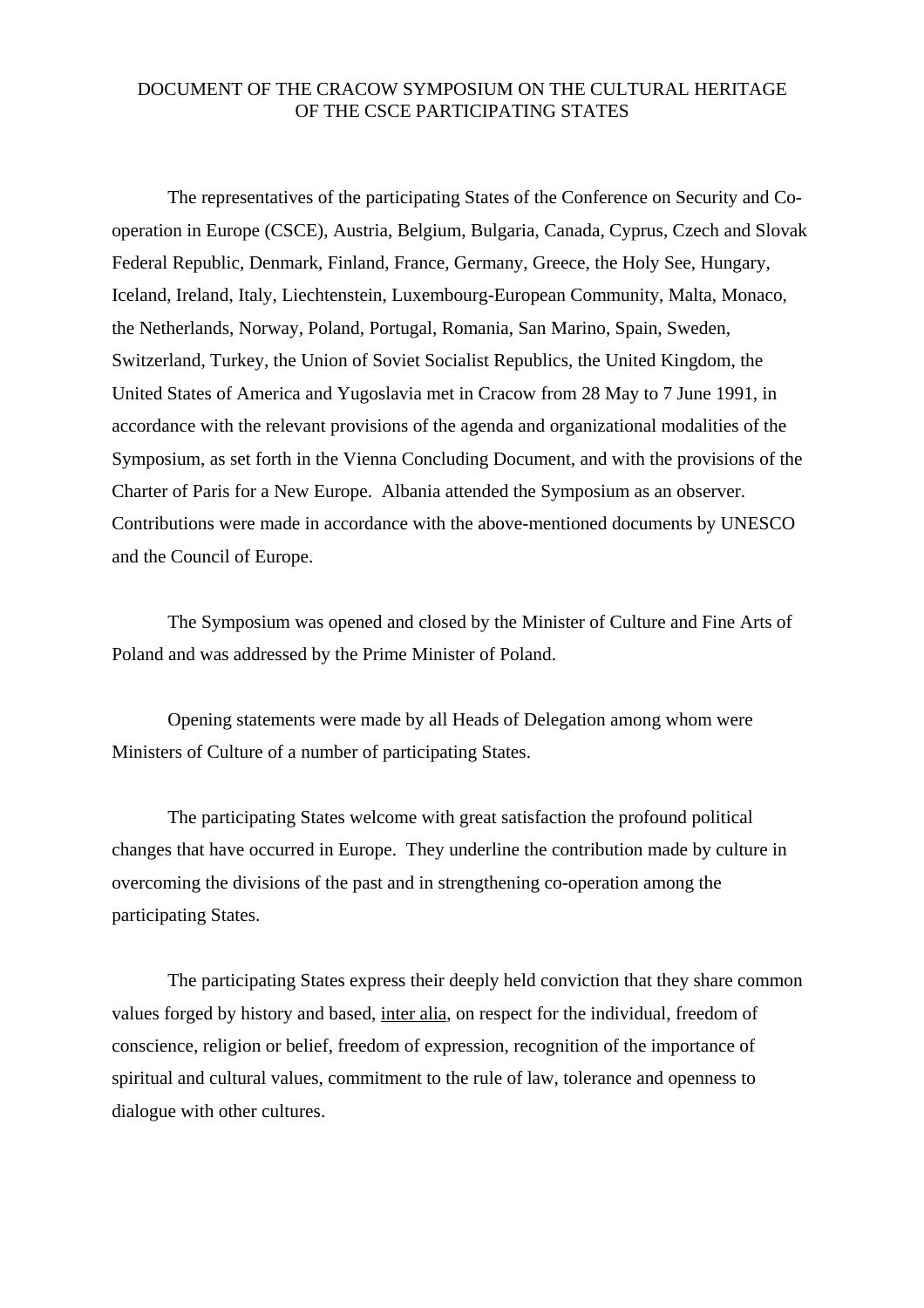They take note of the interrelationship between cultural life and the well-being of their peoples, and the special importance that this has for democratic countries in transition towards a market economy. They encourage support, as already undertaken, and the on-going assistance to those countries in preserving and protecting their cultural heritage.

 The participating States respect the irreplaceable uniqueness of all their cultures and will endeavour to promote continued cultural dialogue among themselves and with the rest of the world. They reaffirm their belief that respect for cultural diversity promotes understanding and tolerance among individuals and groups.

 They consider that the regional aspects of culture should in themselves constitute a factor in the understanding between peoples.

 Regional cultural diversity is an expression of the richness of the common cultural identity of the participating States. Its preservation and protection contribute to building a democratic, peaceful and united Europe.

 Reaffirming their commitment to the full implementation of the provisions relating to the cultural dimension in the Helsinki Final Act and other CSCE documents, the participating States agree on the following:

## I. CULTURE AND FREEDOM

1. The participating States emphasize that respect for human rights and fundamental freedoms is essential to the full development of cultural creativity.

2. The State and the public authorities will refrain from infringing upon the freedom of artistic creation.

3. The participating States undertake to promote and protect the free and unhindered development of artistic creativity; they recognize the important role of the individual artist in society and will respect and protect the integrity of creative work.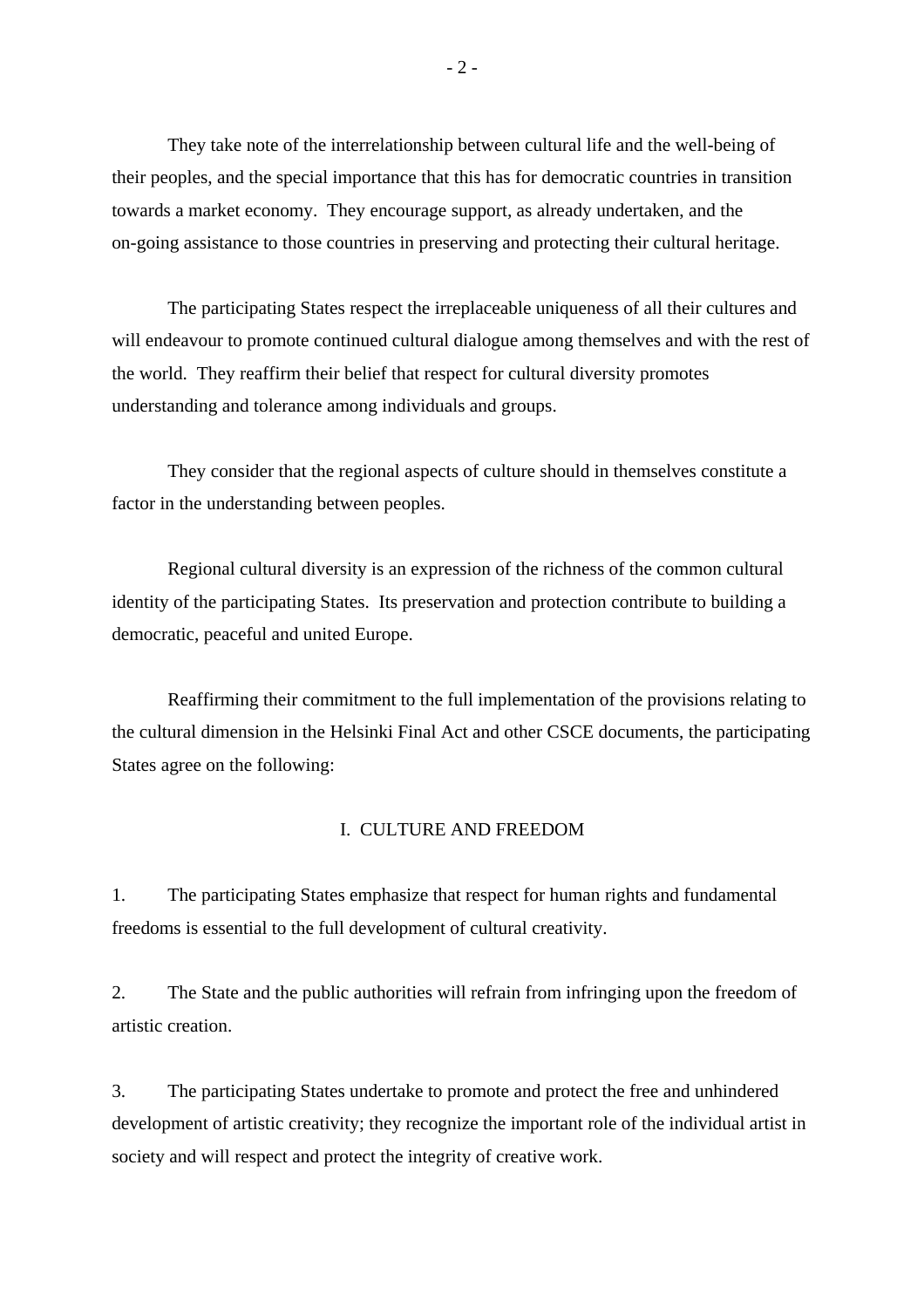4. They recognize the need for governments to strike a balance between their dual responsibility of acting in support of, and ensuring the freedom of, cultural activity.

5. They further acknowledge that, given the variety of cultural activity in the participating States, there are many ways in which governments might choose to respond effectively to concerns relating to the cultural heritage.

6. The participating States recall their respect for freedom of expression and, in connection with the exercise of that freedom in the artistic and cultural fields, state as follows:

6.1 The publication of written works, the performance and broadcasting of musical, theatrical and audiovisual works, and the exhibition of pictorial or sculptural works will not be subject to restriction or interference by the State save such restrictions as are prescribed by domestic legislation and are fully consistent with international standards.

6.2 They express their conviction that the existence, in the artistic and cultural fields, of a diversity of means of dissemination independent of the State, such as publishing houses, radio broadcasting, cinema and television enterprises, theatres and galleries, helps to ensure pluralism and the freedom of artistic and cultural expression.

7. The participating States recall their commitments to unhindered access to culture, and agree as follows:

7.1 While duly respecting intellectual property rights, any person or independent organization has the right to own privately, use and reproduce all kinds of cultural materials, such as books, publications and audiovisual recordings, and the means of reproducing them.

8. The participating States are resolved to promote the mutual knowledge of their respective cultures. Accordingly, they will encourage co-operation and exchanges in all fields of culture and creative work.

9. The participating States are convinced of the enrichment which regional and local cultures, including those connected with national minorities, bring to cultural life.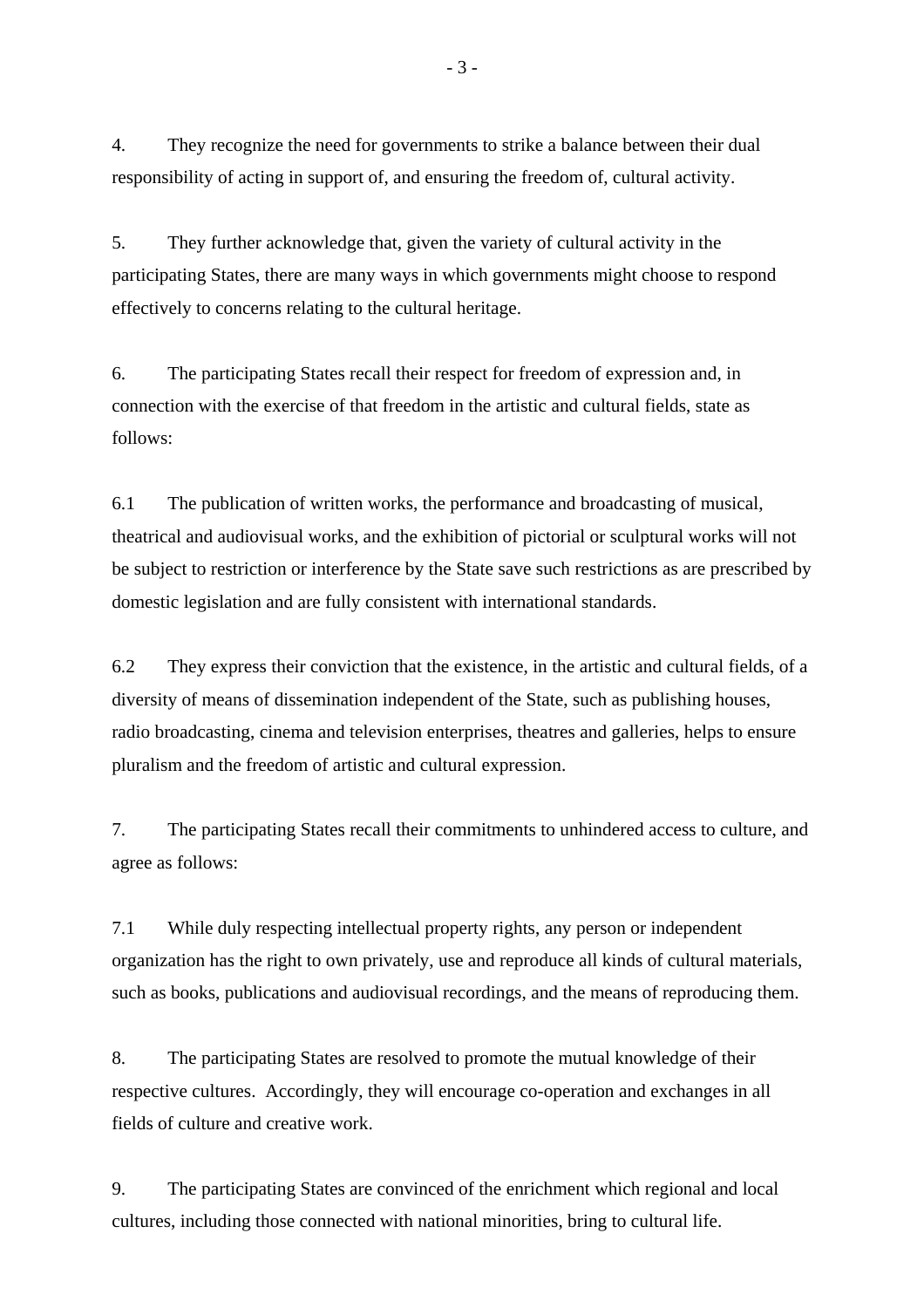## II. CULTURE AND HERITAGE

10. The participating States express their deeply-held conviction that the cultural heritage of each one of them constitutes an inalienable part of their civilization, their memory and their common history, to be transmitted to future generations.

11. The participating States take note of the definitions of archaeological property, of the cultural heritage and of the architectural heritage in the relevant international documents of the Council of Europe and UNESCO.

12. The complete and lasting documentation of sites, structures, cultural landscapes, objects and cultural systems, including historical, religious and cultural monuments, as they presently exist, is one of the most important legacies to the cultural heritage that can be provided for future generations.

13. The participating States also recognize as vital elements of their common cultural heritage, the heritage of those cultures which, because of language barriers, climate and geographical distance, limited population or turns of history and political circumstances, have not been widely accessible.

14. The participating states will endeavour to protect the cultural heritage, in compliance with relevant international agreements and with their domestic legislation.

15. The participating States will pay heed to the preservation, enhancement and restoration of the cultural heritage when drawing up cultural, environmental and regional and urban planning policies. They further note the importance of relating individual conservation projects to their authentic urban or rural environment, where appropriate and whenever possible.

16. The participating States recognize the importance of making their cultural heritage as widely accessible as possible. In doing so, they will pay particular attention to the needs of the handicapped.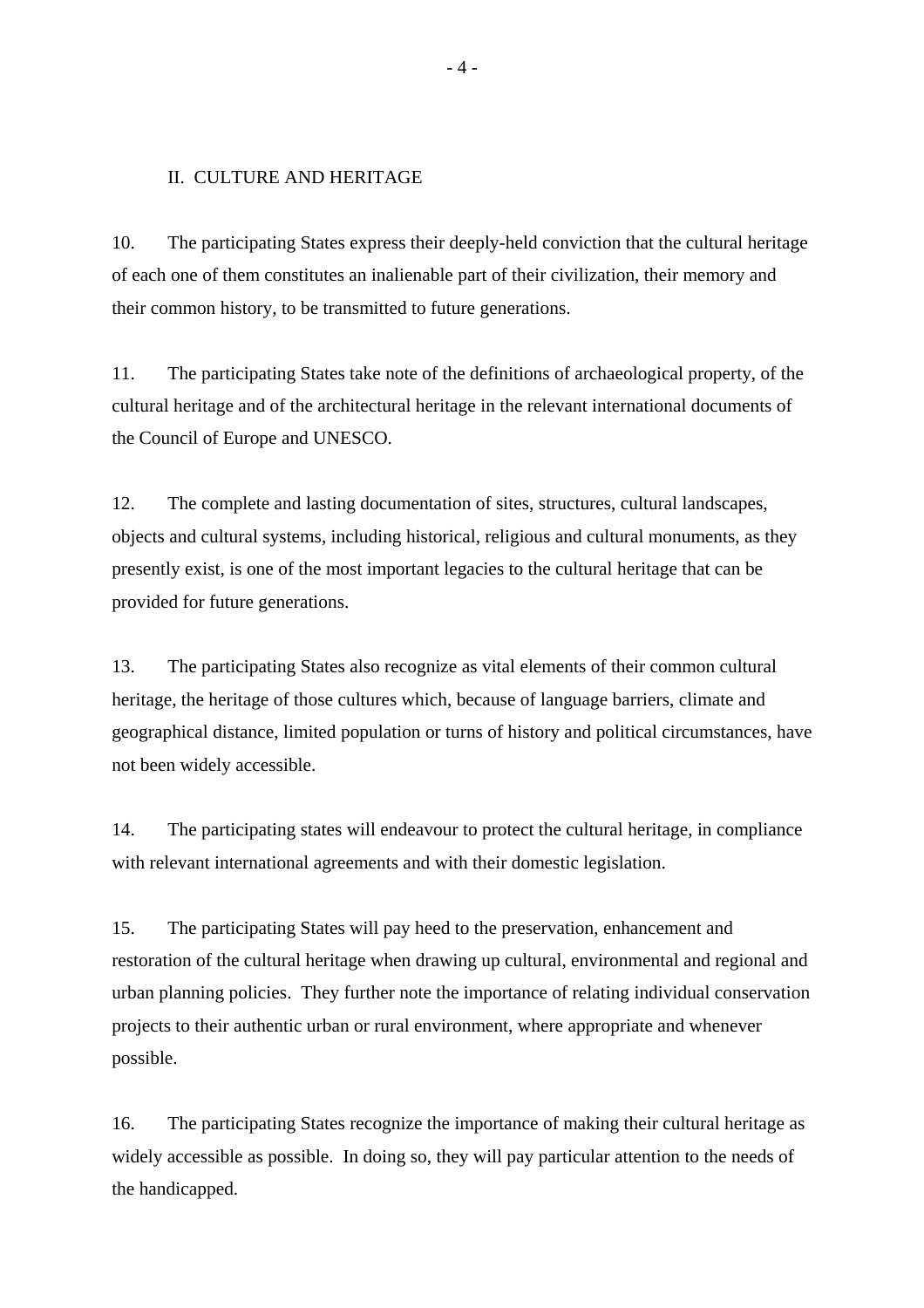16.1 They will endeavour to safeguard the heritage from damage which may be caused by management of and public access to it.

16.2 They will promote public awareness of the value of the heritage and the need to protect it.

16.3 They will seek, wherever possible, to facilitate access for researchers and scholars to relevant primary documents and archive materials.

17. The participating States note favourably the role of non-governmental associations in promoting awareness of the heritage and the need for its protection.

18. Partnerships among diverse groups at the local, regional and national level, from both the private and the public sector, are valuable for ensuring the effective and representative preservation of the cultural heritage. The preservation and interpretation of the values and the cultural heritage of diverse groups will be enhanced with the involvement of those groups, which is conducive to the tolerance and respect for different cultures which are of paramount importance.

19. The participating States recognize the usefulness and importance of exchanging information on preserving the cultural heritage and acknowledge that the use of data banks, on a national and multilateral level, could make a useful contribution to this work.

III. PRINCIPAL AREAS OF PRESERVATION AND CO-OPERATION

20. The participating States will encourage training, at the initial and advanced levels, for the various professions and crafts involved in preserving and restoring the cultural heritage, as well as in administering it. They agree to keep one another informed of any important developments in this field and to co-operate with one another.

20.1 The dissemination of knowledge and skills, especially vanishing skills related to the cultural heritage, through training, the exchange of personnel, research and technical publication, is necessary to ensure continuity in cultural preservation. They therefore reaffirm their commitments to encourage bilateral and multilateral exchanges of trainees and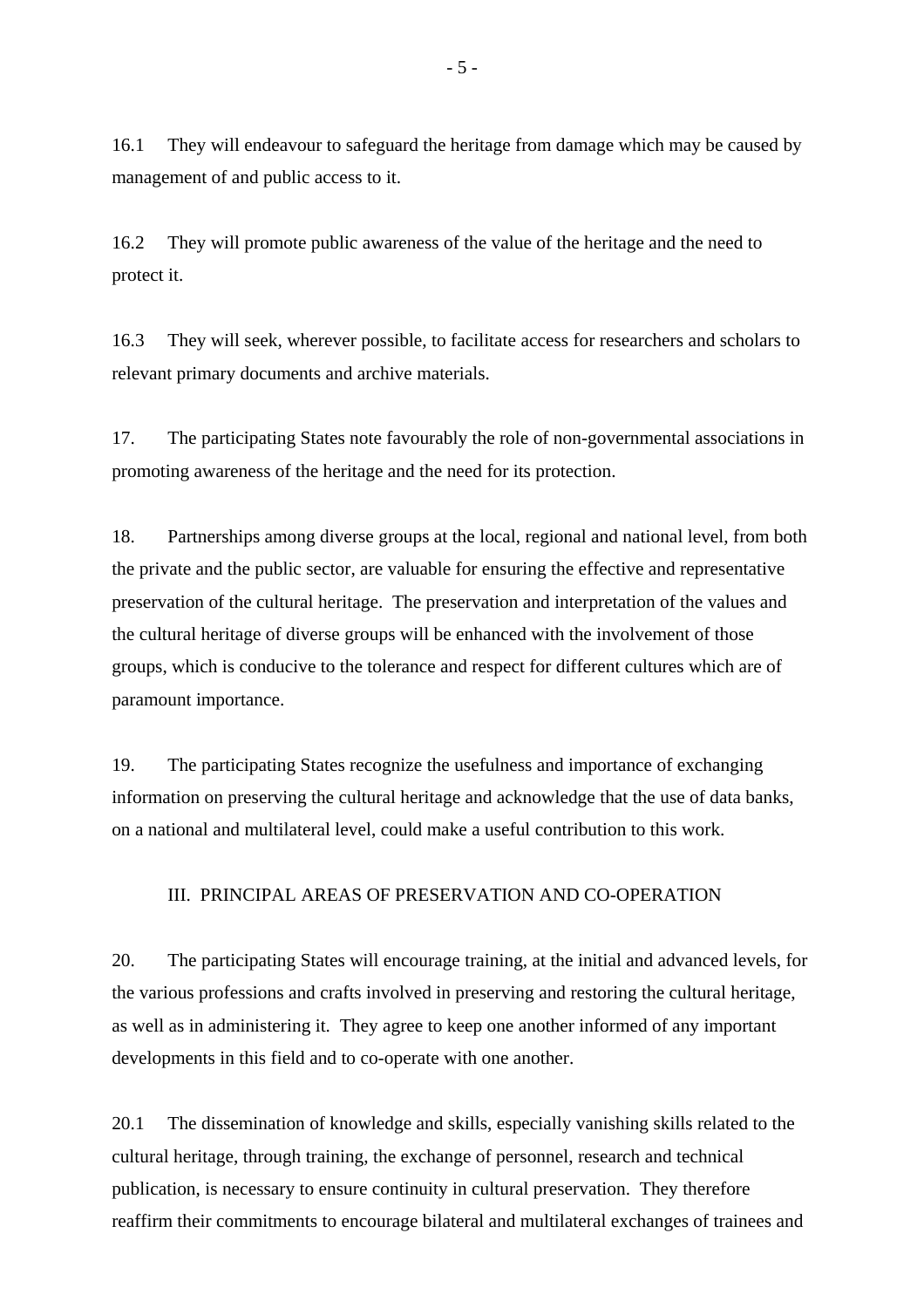specialists.

20.2 The participating States should invite the appropriate professional organizations to set up a national register of skilled craftspersons competent in the field of the protection and preservation of the cultural heritage, in order to facilitate contacts between such persons and the users of their services both nationally and internationally.

21. The participating States will exchange data on their cultural heritage policies, particularly regarding the methods, means and possibilities provided by new technologies.

22. The participating States will strive to share their knowledge and experience in the area of publishing and distribution of printed and audiovisual material.

22.1 With a view to increasing public awareness regarding the preservation of the cultural heritage, the participating States will make information available that will assist radio and television stations, as well as the print media, to promote information in this area.

23. They will endeavour to improve storage conditions for perishable cultural goods such as paper, film tapes and recorded sound materials, to establish national programmes for the preservation of the perishable cultural heritage and to set commonly accepted standards for all types of carriers of cultural products in order to safeguard the permanence of such items of culture.

24. The participating States will encourage the establishment of links between resource centres and data banks in cultural fields so as to facilitate the exchange of information between them.

25. With a view to a better understanding of the cultural values of the countries whose languages are less widely spoken, the participating States welcome the dissemination of knowledge about and of such languages, in particular through the translation and publication of literary works from these countries. The organization of international training courses for media and cultural personnel involved in promoting the understanding of less-spoken languages and less widely-known cultures should also be considered.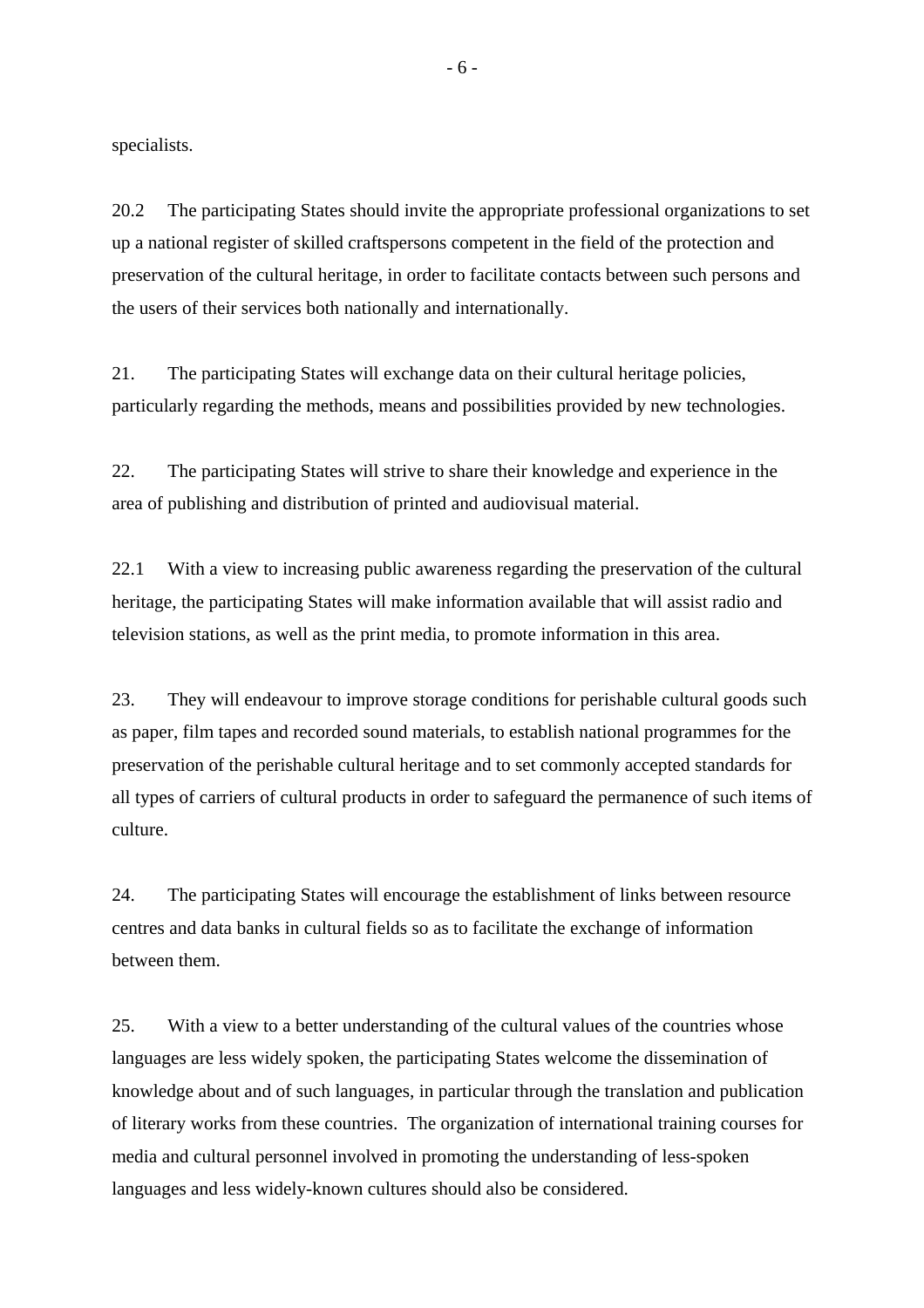26. Acknowledging the important contribution of religious faiths, institutions and organizations to the cultural heritage, the participating States will co-operate closely with them regarding the preservation of the cultural heritage and pay due attention to monuments and objects of religious origin whose original communities no longer use them or no longer exist in the particular region.

27. Bearing in mind the important role that regional aspects of culture may play in linking people across national borders, the participating States will favour regional co-operation at the level of local and national authorities as well as non-governmental organizations with a view to fostering good-neighbourly relations.

28. The participating States will accord due attention to strengthening the heritage of popular culture of the past, including indigenous and vernacular cultures, and to encouraging a contemporary popular culture within the framework of their overall efforts for the preservation, study, protection and promotion of mutual awareness of their cultural heritage. The participating States note the importance of research into various forms of expression of past and present cultures - symbolic practices, technical objects and knowledge, folk art, languages and the importance of doing what is necessary to highlight them.

29. The participating States will also pay attention to more recent contributions to the cultural heritage (art, including architectural works, of the 20th century).

30. The participating States will co-operate in preventing the illegal circulation of cultural objects, for example by considering adhering to the relevant international instruments.

31. The participating States will strive to preserve and protect those monuments and sites of remembrance, including most notably extermination camps, and the related archives, which are themselves testimonials to tragic experiences in their common past. Such steps need to be taken in order that those experiences may be remembered, may help to teach present and future generations of these events, and thus ensure that they are never repeated.

32. The interpretation of sensitive sites of remembrance can serve as a valuable means of promoting tolerance and understanding among people and will take into account social and cultural diversity.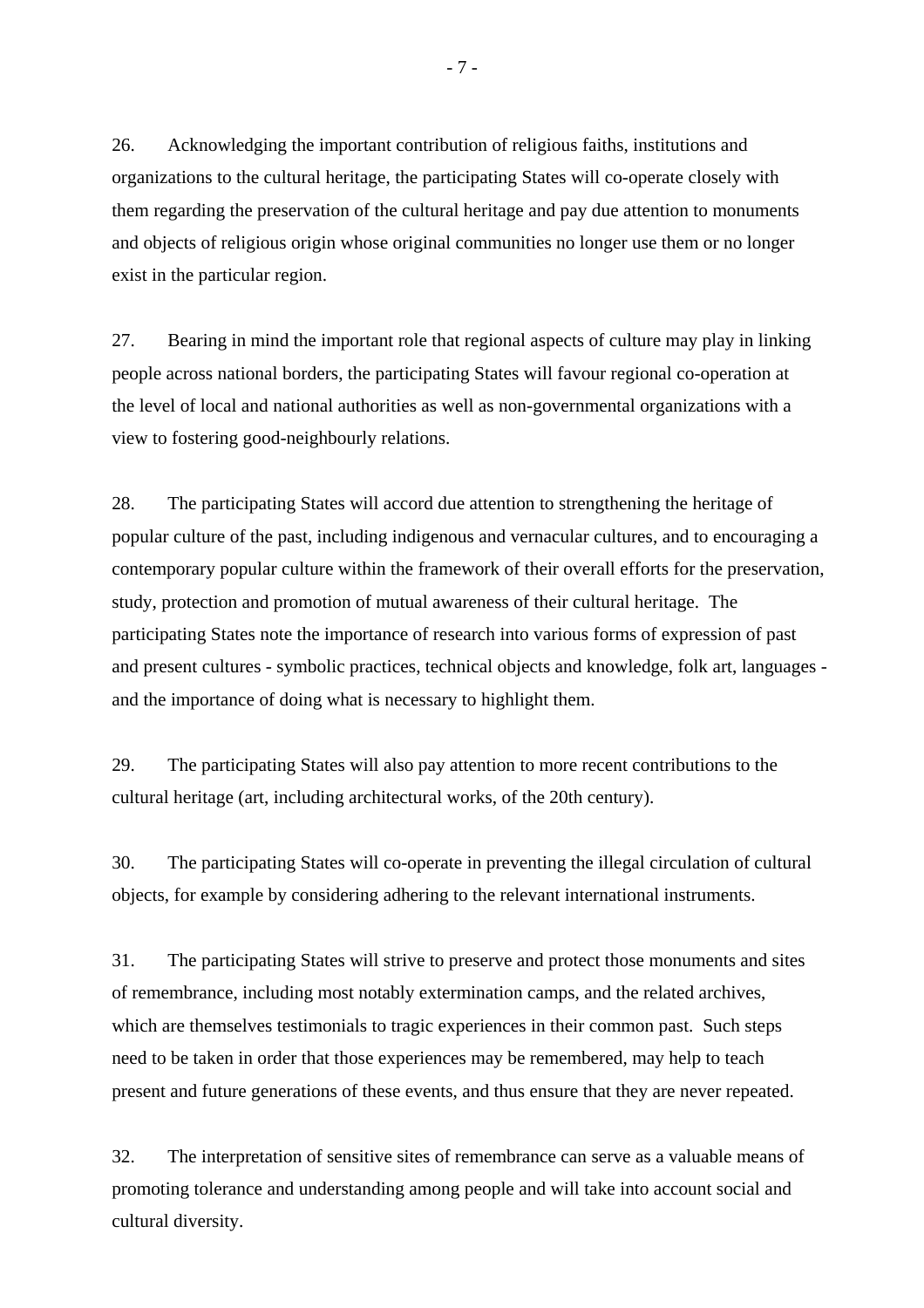33. The participating States recognize that, in defining priorities for preservation, it is important to take into account both the intrinsic value of the cultural heritage, its relative state of deterioration and its historic cultural content. To this effect they will, as appropriate, endeavour to promote the use of risk charts, the exchange of information and the organization of on-site workshops, ideal also for the involvement of younger generations.

34. The participating States bear in mind that the preservation of the status of monuments and sites related to their history and culture, wherever they are located, constitutes an integral part of the overall efforts within the CSCE for the preservation and protection of the common cultural heritage.

35. The participating States believe that taking concerted measures to protect the common cultural heritage from environmental damage is necessary. To this end they will consider establishing or joining networks for the collection of data and co-ordination of research. They will endeavour to co-ordinate policy decisions and undertake direct measures to reduce the impact of air pollution and other degradation on the common cultural heritage.

36. With a view to protecting cultural sites in urban environments, measures will be taken by the participating States to counteract the effects of pollution on the architectural complexes of threatened cities; to restore, preserve and revitalize historical urban centres; and to safeguard sites and protect them from damage due to the increasing flow of tourists.

37. The participating States note the importance of protecting the cultural landscape, particularly in villages and rural areas, from the danger inherent in changes in the pattern of economic activities and in the impact of pollution, with a special view to protecting dwellings and coherent ensembles of the everyday living environment.

38. In view of the contribution which natural history can make to our understanding of the world of today and its evolution in the future, the participating States will endeavour to foster the preservation and interpretation of natural history sites and collections.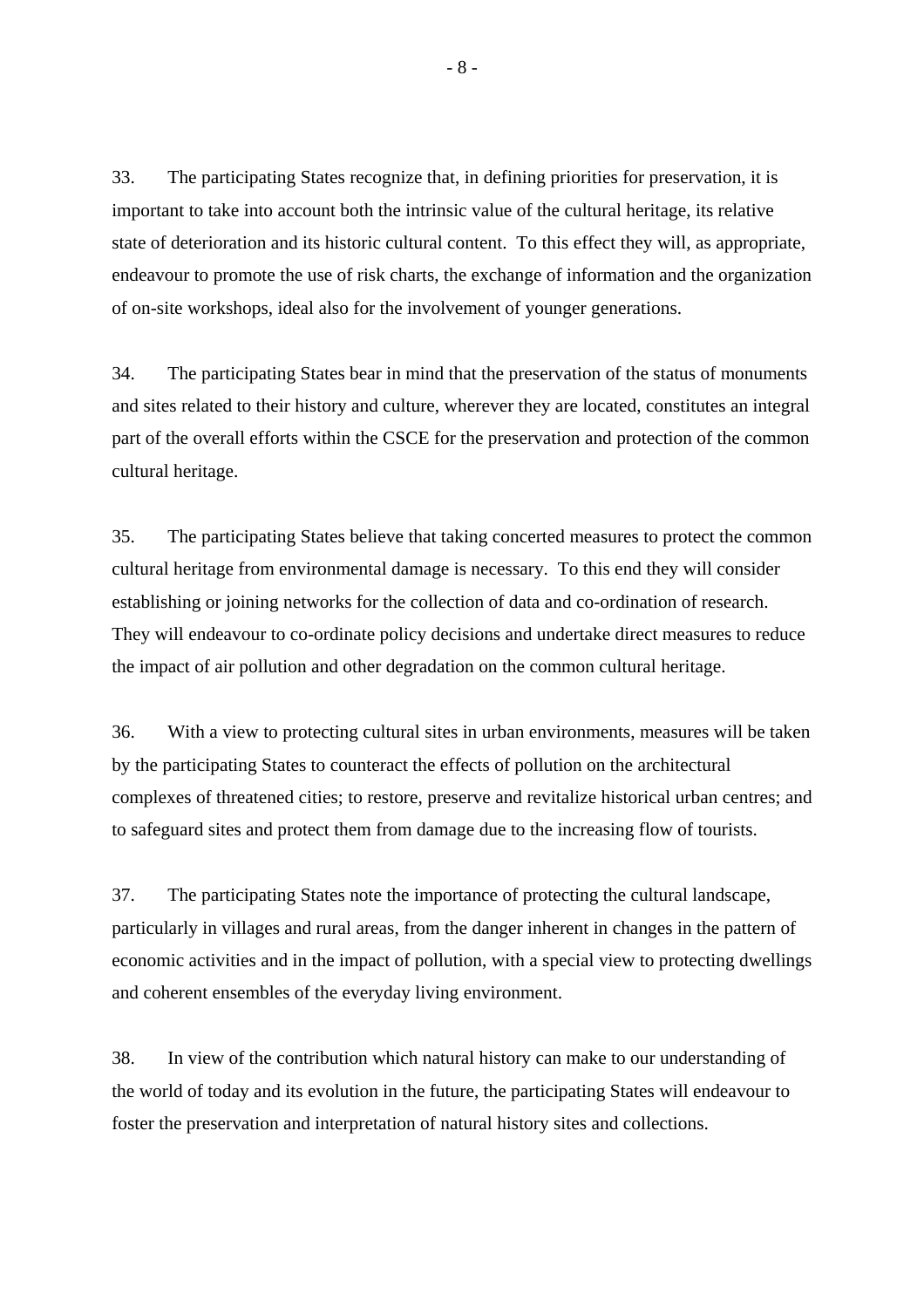39. The participating States note the importance of safeguarding public and private parks and historical gardens, as works of humanity and nature, due to their historical, botanical and social interest, including their decorative and architectural elements.

40. The participating States will endeavour to safeguard and protect the archaeological sites located on their territories, including sites located under water. They will bear this aspect in mind during regional development operations which are likely to be a threat to sites which have not yet been scientifically surveyed, excavated or restored.

41. They stress the need for co-ordination of the activities of international organizations and institutions, such as the Council of Europe and UNESCO, in order to contribute to the full development of cultural co-operation among the participating States. Bearing in mind the need to avoid duplication of effort, the participating States will co-operate closely within the competent international organizations to which they belong.

\* \* \*

42. The participating States welcome the positive contribution made by the representatives of UNESCO and the Council of Europe to the proceedings of the Cracow Symposium on the Cultural Heritage. They note that the work and activities of UNESCO will be of continuing relevance to the CSCE's consideration of cultural issues. They further acknowledge the Council of Europe's rich experience and expertise in cultural matters, in particular in protecting the European cultural heritage, and agree to consider appropriate ways in which the participating States might make use of the Council of Europe in the context of the CSCE's work in this area.

43. In the two Study Groups many experts from the participating States spoke on national experiences, and put forward ideas on areas of co-operation in the fields of cultural exchange and the preservation of cultural heritage, in particular on those aspects outlined in the mandate assigned to the respective groups. These contributions, copies of which will be deposited with the CSCE Secretariat, greatly contributed to the success of the Symposium. The participating States expressed their intention to pursue further these initiatives in appropriate international fora.